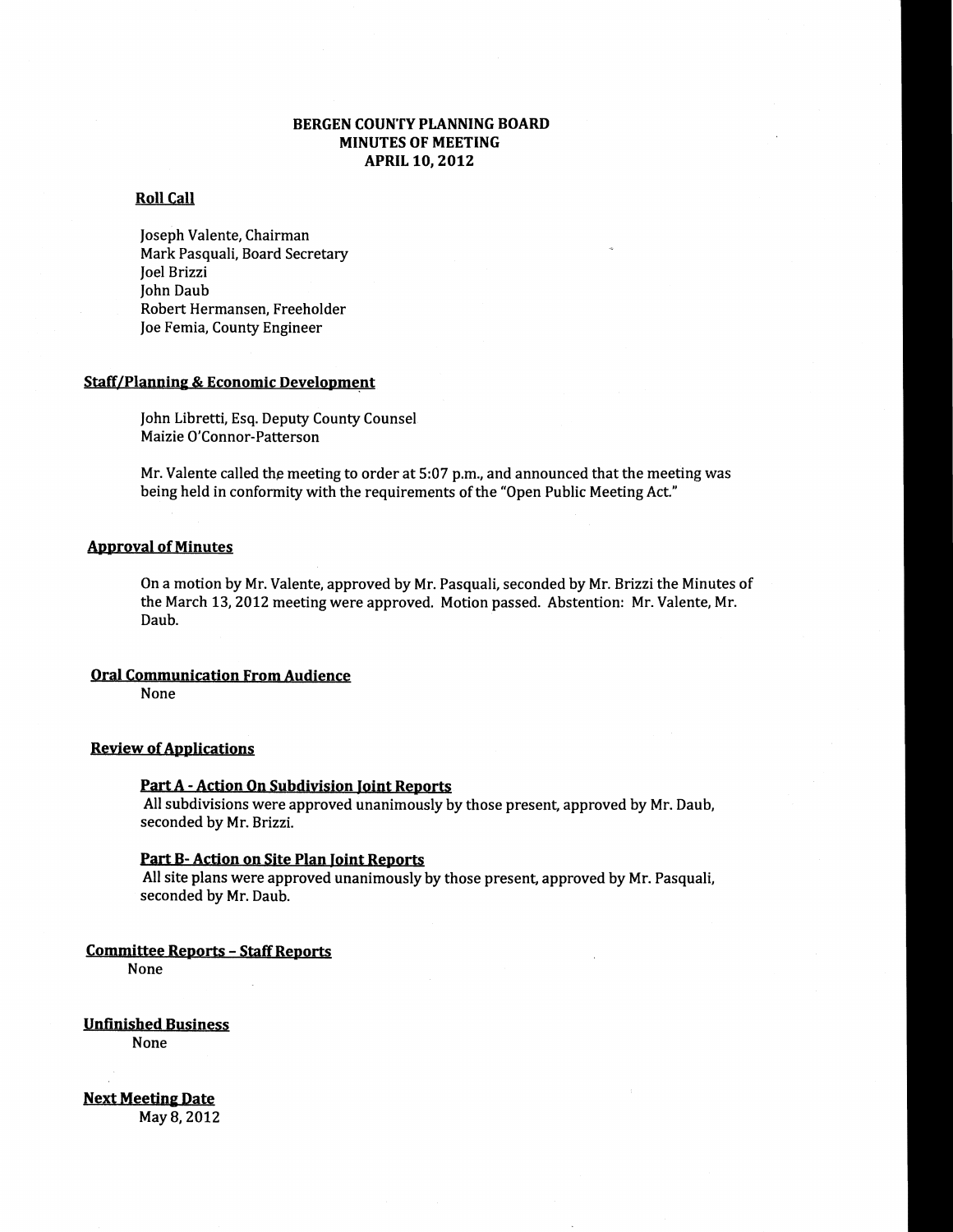## **Adjournment**

Being no further business before the Board. the meeting was adjourned at 5:10 p.m.

For further verbatim details as to the above meeting. kindly consult the tapes.

Respectfully submitted.

Maizie O'Connor-Patterson. Board Recording Secretary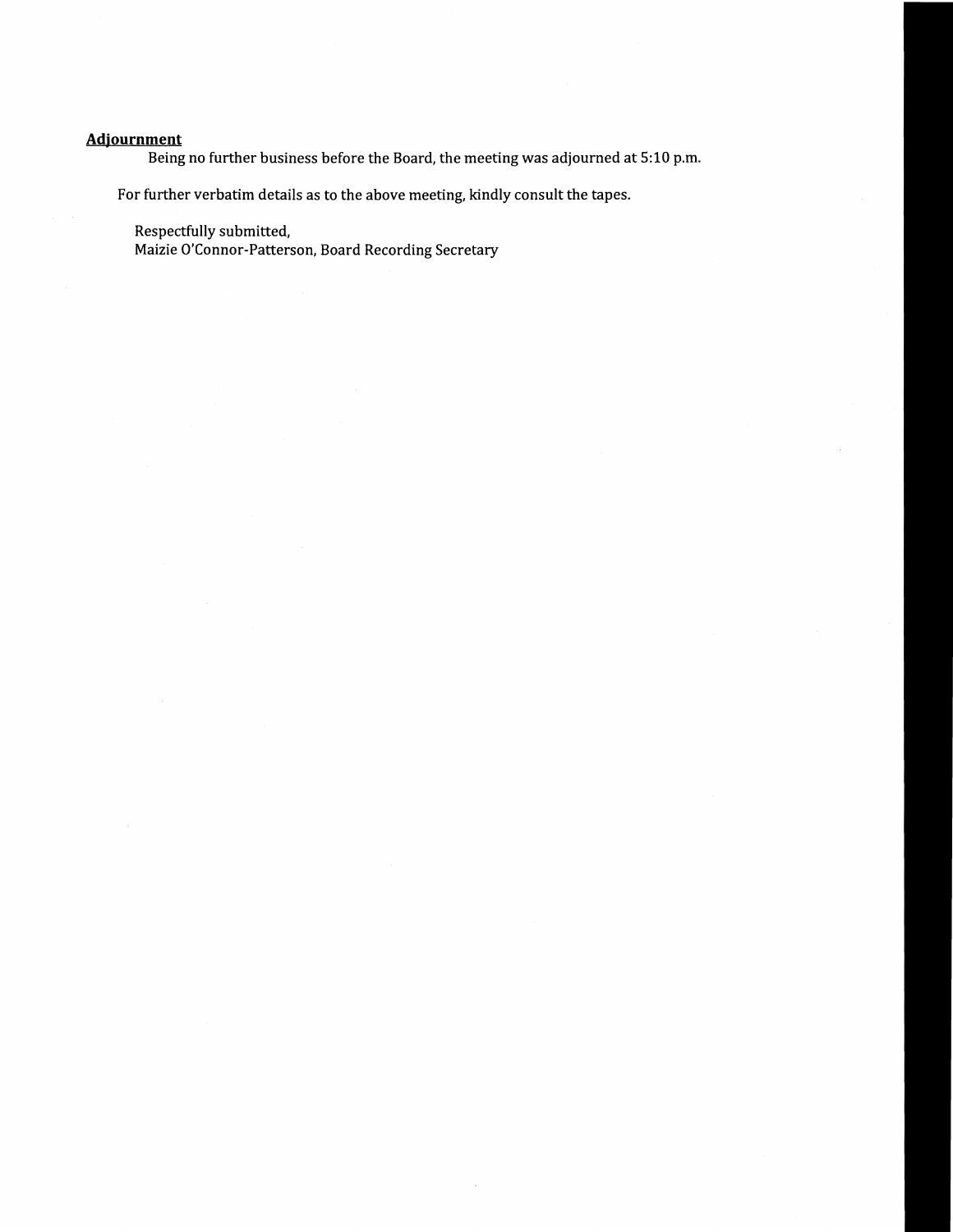# **Approval of Site Plan Joint Reports** ...... **411012012**

|      | App No Application Name                         | <b>Municipality</b>    | <b>County Road(s) Affected</b> | Block(s)   | Lot(s)                        | Plot Area<br><u>Acres</u> | Proposed<br><b>Use</b> | <b>New</b><br><b>DUs</b> | <b>New</b><br>Parking | New Bida<br><b>SQ. FT.</b> | New Imp.<br><u>SQ. FT.</u> | <u># of</u><br><b>Lots</b> |
|------|-------------------------------------------------|------------------------|--------------------------------|------------|-------------------------------|---------------------------|------------------------|--------------------------|-----------------------|----------------------------|----------------------------|----------------------------|
|      | 7443R1 Royale Realty, LLC                       | <b>Little Ferry</b>    | <b>Main Street</b>             | 38         | 22.23 & 24                    | 2.1                       | Residential            | 24                       | 44                    | 22056                      | 28230                      |                            |
| 7996 | Community Synagogue of<br>Tenafly and Englewood | Tenafly                | <b>Engle Street</b>            | 2008, 1001 | 15, 1.04, 2                   | 1.283                     | Public                 | 0                        | 39                    | 24000                      | 15574                      |                            |
| 8017 | All Season Movers                               | <b>North Arlington</b> | <b>Schuyler Avenue</b>         | 140        | 32                            | 4.006                     | Commercial             | 0                        | 86                    | $-272$                     | $-224$                     |                            |
| 8027 | Rasht, Inc.                                     | Lodi                   | <b>Essex Street</b>            | 194.02     |                               | 0.28                      | Commercial             | $\mathbf 0$              | 9                     | 1275                       | 10416                      |                            |
| 8047 | Glen Rock Jewish Center                         | <b>Glen Rock</b>       | <b>Harristown Road</b>         | 159        | 12                            | .74                       | Quasi-Public           | 0                        | 0                     | 75                         | 0                          |                            |
| 8057 | 81 Lester Street, LLC                           | Wallington             | <b>Wallington Avenue</b>       |            |                               | 0.287                     | Residential            | 8                        | 20                    | 3780                       | $-32$                      |                            |
| 8065 | Fort Lee Redevelopment<br>Associates, LLC       | Fort Lee               | <b>Main Street</b>             | 4851       | 1.02, 2.3<br>Parcels<br>48.5A | 14.75                     | Residential            | 902                      | 1240                  | 3045600                    | 150000                     |                            |
| 8069 | <b>Now Atkins, LLC</b>                          | <b>River Edge</b>      | Kinderkamack Road              | 1302       | 3                             |                           | 0 Residential          | 46                       | 92                    | 73592                      | 55466                      |                            |
|      |                                                 |                        |                                |            |                               |                           |                        |                          |                       | <b>Total Joint Reports</b> |                            | $\overline{8}$             |

 $\mathcal{L}(\mathcal{L}(\mathcal{L}))$  and  $\mathcal{L}(\mathcal{L}(\mathcal{L}))$  . The contribution of